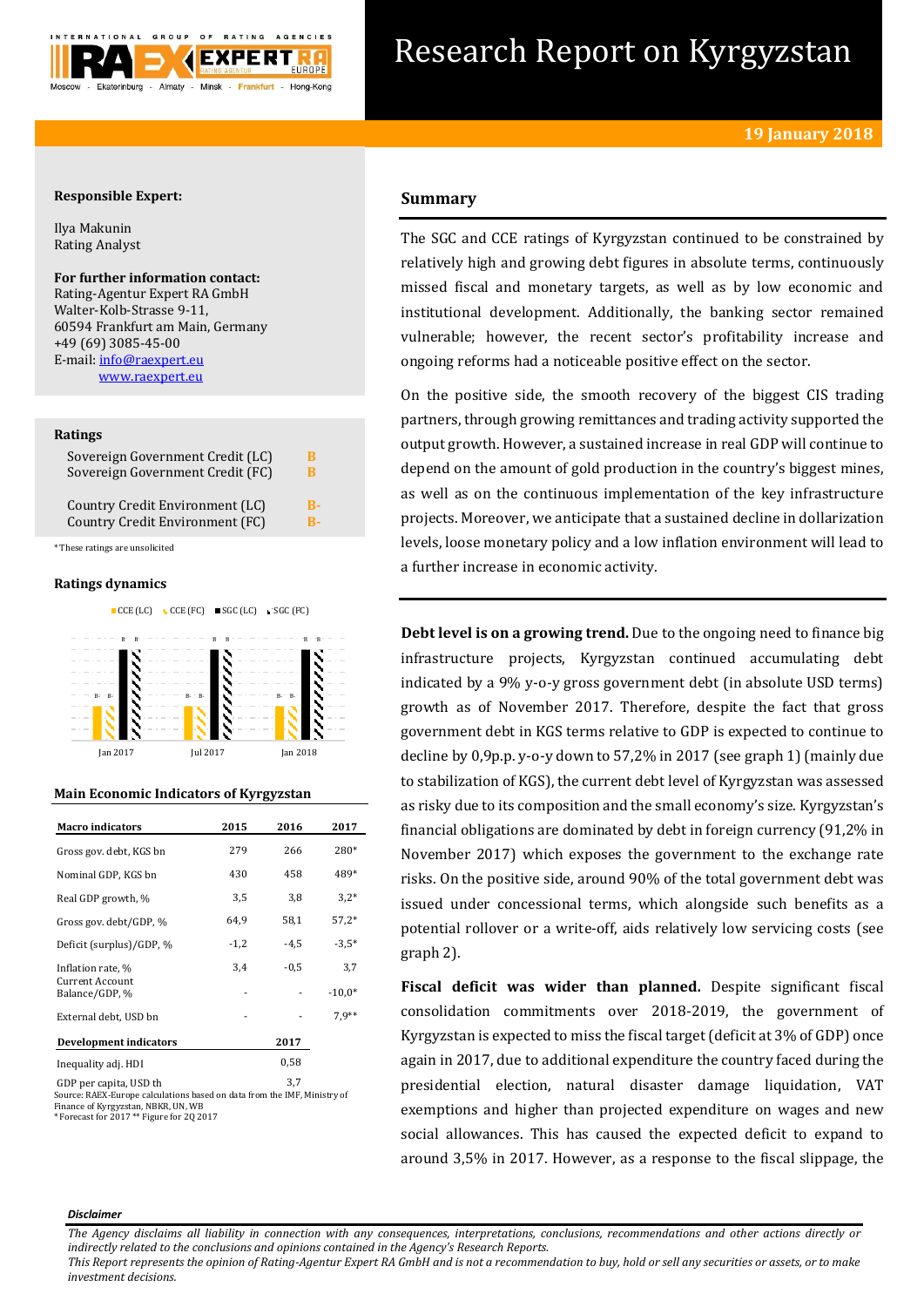

**Graph 1:** Government debt metrics



Source: RAEX-Europe calculations based on data from IMF and NBKR





of Kyrgyz Republi



**Graph 3:** Actual vs. target inflation rate,%

authorities committed to streamline some of the tax, wage and social policy corrective actions in order to stabilize the fiscal performance.

Development of a credible, effective and enforceable fiscal rule, which would be able to act as an anchor and safeguard against further fiscal slippages, remains a top priority for the government. Once in place, the fiscal rule will create more certainty over the government's mid and longterm fiscal plans and whereby will prevent additional uncertainty around the sovereign's credit risk setting.

**Inflation target was not met once again.** The National Bank of the Kyrgyz Republic (NBKR) has managed to keep the inflation positive (it reached 3,7% y-o-y in 2017), however, it missed the inflation target again (between 5% and 7%) (see graph 3). Albeit relative stabilization of core inflation in 2017, the oil market uncertainty remains one of the key sources of price volatility in the economy.

Since the NBKR has put its de-dollarization policy plan into action in 2016, restricting banks from issuing some loans in USD, together with forcing conversion of existing loans into KGS and limiting indication of prices and payment execution to KGS only, the deposit and loan dollarization levels have fallen significantly down to 52,3% and 38,8% in November 2017. Nevertheless, dollarization remains rather high, restraining transmission mechanism of the monetary policy. However, reinforced by the subsequent policy rate cuts down to 5% in 2017 and relatively low inflation environment, the average lending rate has decreased by 2,5p.p. down to around 16% in November 2017 from a year ago. Nonetheless, future sustainability of the de-dollarization advances and strengthening of the inter-bank market will determine the effectiveness of the monetary policy transmission.

**Banking sector risk stabilized.** The banking sector remains underdeveloped with bank's assets and volume of private credit to GDP expected to remain low at around 41% and 22% in 2017 respectively. Risk accumulation of the banking sector has stabilized, evidenced by slightly decreasing (1,3p.p. change y-o-y) NPLs down to around 8% as of November 2017. Bank's capitalization remained solid, displayed by slightly shrinking, but still high, net total capital to risk-weighted assets at 23,9% as of November 2017. Accelerating profitability at 6,8p.p. y-o-y up to 7,1% in November 2017, was another positive sign to the banking sector which, if sustained, may contribute to the sector's recovery (see graph 4).

The new Banking Law was a very important step towards improving the banking sector regulatory framework. Whereby clear rights, duties and responsibilities of all participants in the banking business were established, as well as timeliness and efficiency of banking supervision

# *Disclaimer*

*This Report represents the opinion of Rating-Agentur Expert RA GmbH and is not a recommendation to buy, hold or sell any securities or assets, or to make investment decisions.*

Source: RAEX-Europe calculations based on data from the IMF and NBKR

*The Agency disclaims all liability in connection with any consequences, interpretations, conclusions, recommendations and other actions directly or indirectly related to the conclusions and opinions contained in the Agency's Research Reports.*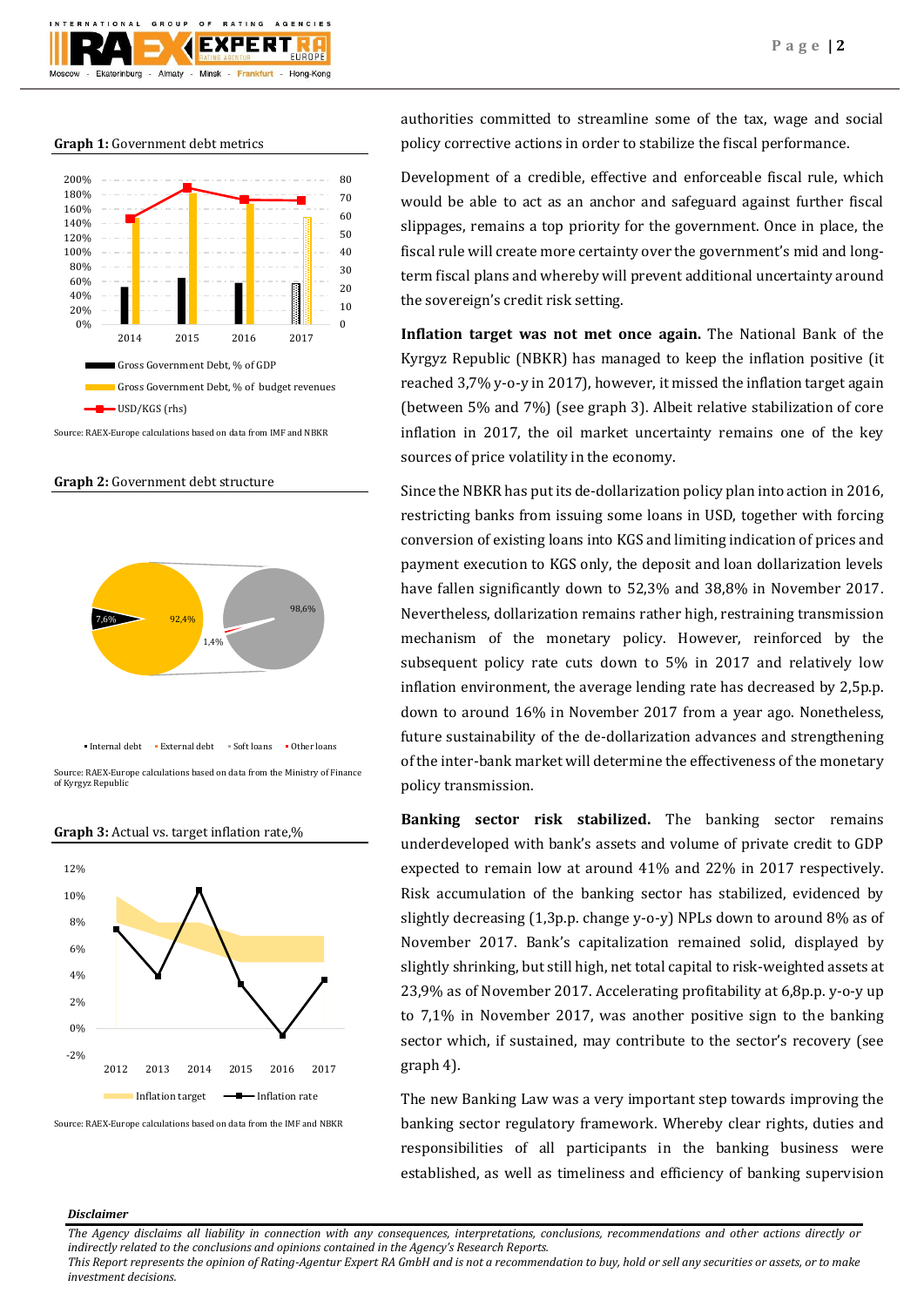**Graph 4:** Banking system indicators

Ekaterinburg

GROUP



 $O F$ 

Almaty - Minsk -

**EXPERT** 

Frankfurt

AGENCIES

Hong-Kong



**Graph 5:** Global Competitiveness Index in 2017



Source: RAEX-Europe calculations based on data from WEF





and a clearer roadmap for dealing with problem banks were enacted. However, the IMF pointed out that further progress is needed to strengthen the NBKR independence and governance. Moreover, the Agency on Banks Reorganization and Debt Restructuring (DEBRA) was discovered to have a significant exposure to corruption risks, which is going to be addressed and removed by the joint working group of DEBRA and the Security Council. Hence, the extent to which the authorities will be able to further enhance the banking policy will drive the sector's credit risk developments.

**The quality of the credit environment is restricted.** Institutional development of the country remained constrained by a high corruption perception, low government effectiveness and political stability index, inadequate rule of law, as well as low position in the Doing Business Ranking (77th out of 180) in 2017. The economy's competitiveness stayed narrow, evidenced by a rather low competitiveness index at 3,9 from the WEF in 2017, ranking the country 102nd (out of 138 countries) - very well behind its regional peers<sup>1</sup> (see graph 5). The financial market continues to be rather underdeveloped with small-scale and concentrated stock exchange and very high and volatile levels of real interest rate. However, the transparency of the government reporting is historically at acceptable levels, thanks to a long-lasting cooperation with international organizations. Furthermore, the country is characterized by a favorable investment potential, evidenced by a high-expected net foreign direct investment to GDP at 6% in 2017.

**External environment improved.** Real output grew at a slightly lower pace in 2017 than a year ago, expected at 3,2% y-o-y in 2017 as opposed to a 3,8% figure from 2016. The dynamic of real GDP still highly depends on the level of production of gold on the country's largest field Kumtor (approx. 40% of industrial sector), which is expected to slow extraction in 2018 putting additional negative pressure on the output growth figures. At the same time, relative stabilization of the Russian economy has pushed the remittances figures further up, which were expected to grow by 25,7% y-o-y in absolute figures as of November 2017. The latter, as well as, picking up trading activity, evidenced by the 8,65% y-o-y international trade turnover growth as of October 2017 acted as an additional support factor for the economic growth (see graph 6). Sustainability of the output surge will highly depend on the international gold prices including continued politicking around the country biggest gold mines, recovery of the biggest regional partners, as well as smooth implementation of the key infrastructure projects in the country.

<sup>1</sup> Here Kazakhstan and Tajikistan.

# *Disclaimer*

1

*The Agency disclaims all liability in connection with any consequences, interpretations, conclusions, recommendations and other actions directly or indirectly related to the conclusions and opinions contained in the Agency's Research Reports.*

*This Report represents the opinion of Rating-Agentur Expert RA GmbH and is not a recommendation to buy, hold or sell any securities or assets, or to make investment decisions.*